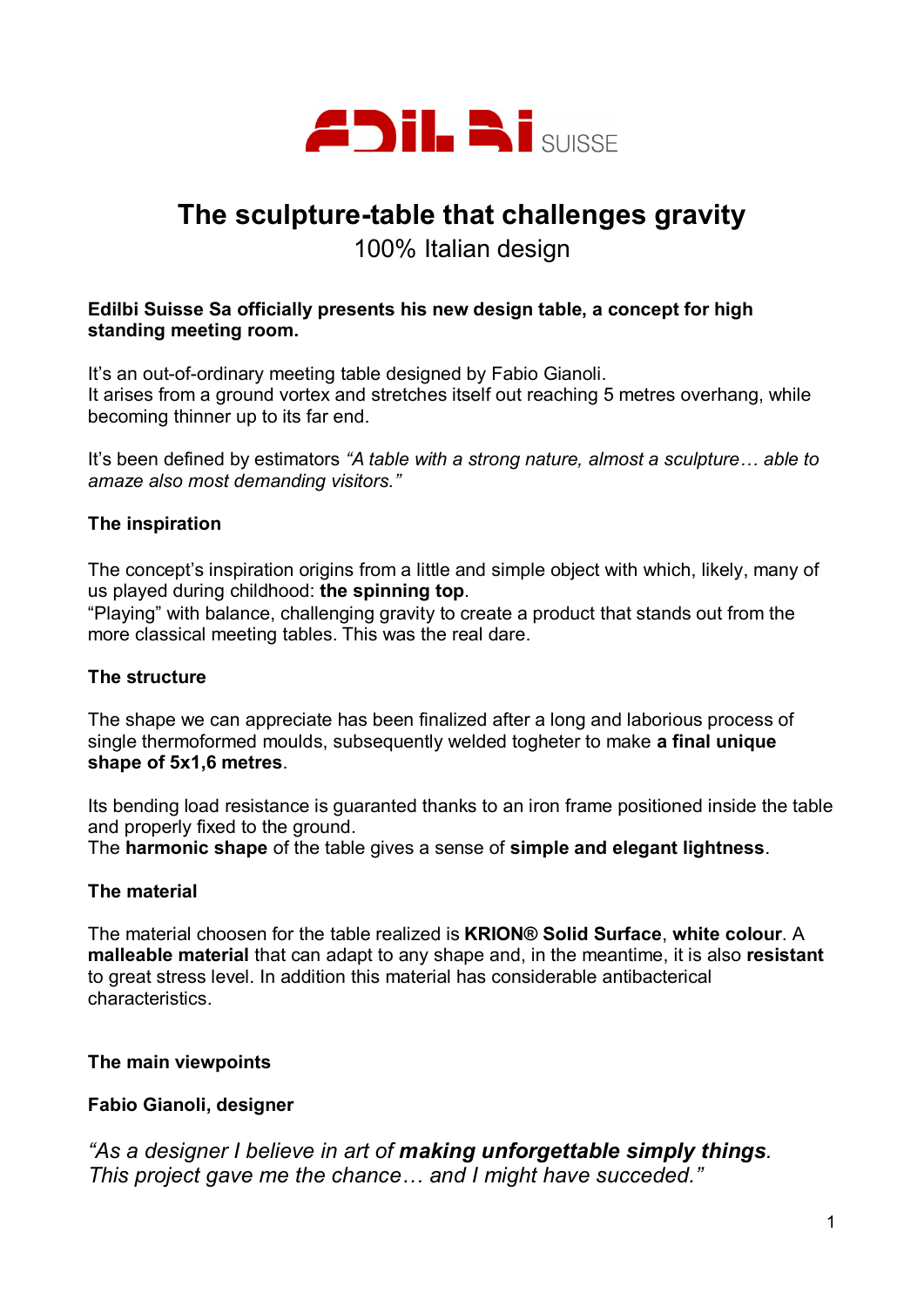# **Claudio Bianchi, Edilbi Suisse Sa founder and owner**

*"We are very proud of this top gamma product made by Edilbi Suisse Sa for the Swiss headquarter of an important pharmaceutical company. Our table, placed in the meeting room, turns into a sculpture that cleaves the air giving new shape to this area."*

# **The awards**

This table has been awarded by **Porcelanosa Grupo** as one of the best realized projects within the International Competition **X Architecture & Interior Design Awards 2017**. Source: http://www.porcelanosa-interiorismo.com/certamen/rcs/Classification-X-Premios.pdf

# **Edilbi Suisse Sa, a global service and multi-target company.**

Edilbi Suisse Sa represents the evolution of Edil Bi S.p.a., an Italian company with a long history of more than forty years. Edilbi Suisse Sa is the Swiss branch that aims to bring locally the Italian aesthetics, the experience and know-how.

One of our priority is **to improve life quality** of our customers with long-lasting solutions, always looking forward.

We work with passion, offering our customers **experience, professionalism and reliability** for any kind of project from construction to interior design, from residential to hospitality, from wellness to commercial.

We are a solid and expert partner **able to realise the most ambitious projects and to shape the most creative ideas**.

We are committed in respecting delivery timelines and in providing attention to details during the execution.

Our company philosophy matches **innovation and tradition**: our costumer-focused approach lead us going along with him, giving support from the first contact, during every project and work phases.

Our customized services: consultation, design, realisation and customer care.

# **Edilbi Suisse Sa**

Via Ruinatsch 3/B CH-7500 St. Moritz Tel. +41 79 109 28 30 | E-mail info@edilbisuisse.ch | www.edilbisuisse.ch

St. Moritz,  $6<sup>th</sup>$  June 2017.

#### **PRESS OFFICE**

Digital Strategies for Design Corso di Porta Vittoria 42, Milano – Italy Paola Pozzoli Tel. +39 320 76 86 340 – Marco De Allegri Tel. +39 329 229 66 13 E-mail info@dsfordesign.it